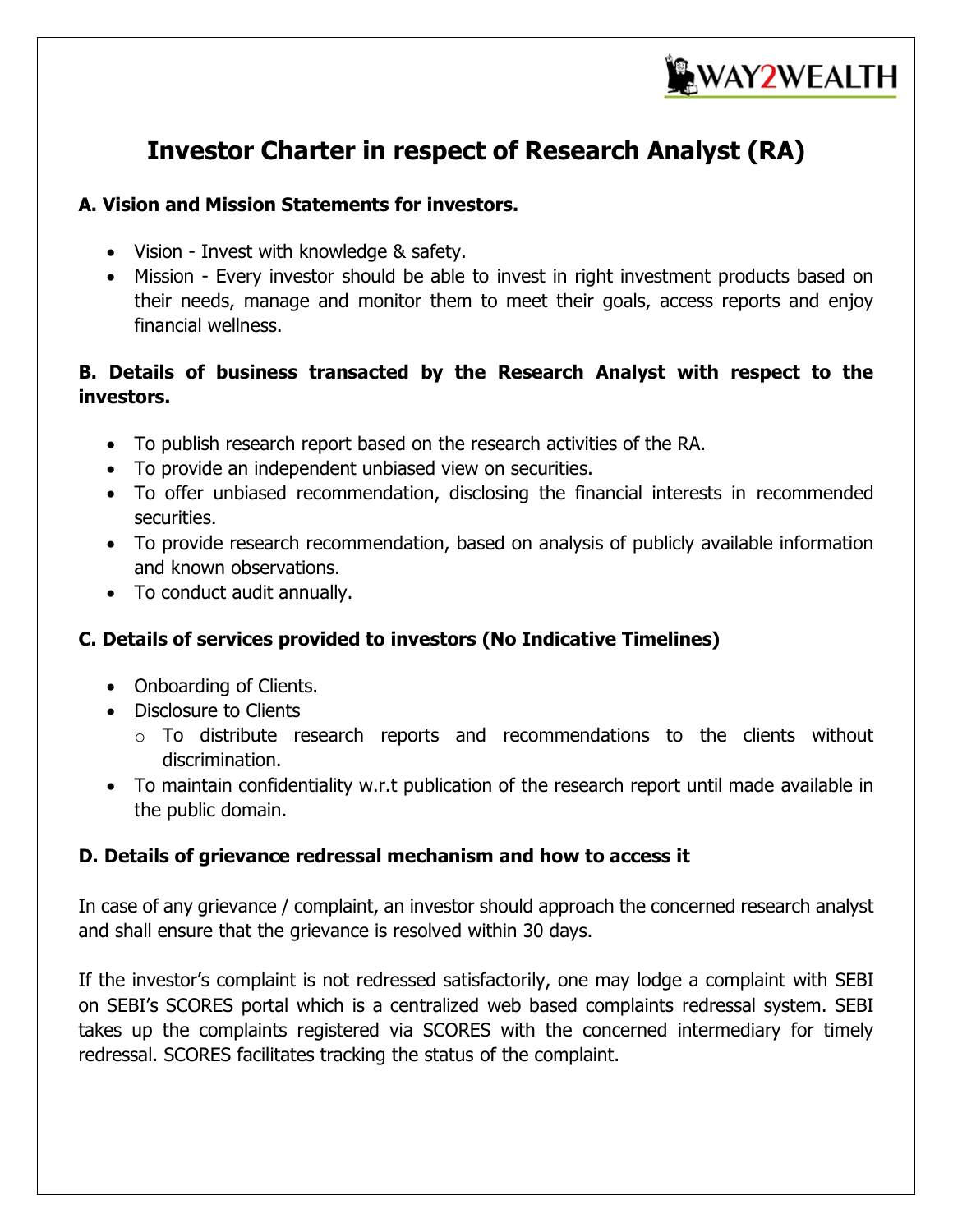

With regard to physical complaints, investors may send their complaints to: Office of Investor Assistance and Education, Securities and Exchange Board of India, SEBI Bhavan. Plot No. C4-A, 'G' Block, Bandra-Kurla Complex, Bandra (E), Mumbai - 400 051.

### **E. Expectations from the investors (Responsibilities of investors).**

### **Do's**

- i. Always deal with SEBI registered Research Analyst.
- ii. Ensure that the Research Analyst has a valid registration certificate.
- iii. Check for SEBI registration number.
- iv. Please refer to the list of all SEBI registered Research Analysts which is available on SEBI website in the following link:

[\(https://www.sebi.gov.in/sebiweb/other/OtherAction.do?doRecognisedFpi=yes&intmId=14\)](https://www.sebi.gov.in/sebiweb/other/OtherAction.do?doRecognisedFpi=yes&intmId=14)

- v. Always pay attention towards disclosures made in the research reports before investing.
- vi. Pay your Research Analyst through banking channels only and maintain duly signed receipts mentioning the details of your payments.
- vii. Before buying securities or applying in public offer, check for the research recommendation provided by your research Analyst.
- viii.Ask all relevant questions and clear your doubts with your Research Analyst before acting on the recommendation.
- ix. Inform SEBI about Research Analyst offering assured or guaranteed returns.

#### **Don'ts**

- i. Do not provide funds for investment to the Research Analyst.
- ii. Don't fall prey to luring advertisements or market rumours.
- iii. Do not get attracted to limited period discount or other incentive, gifts, etc. offered by Research Analyst.
- iv. Do not share login credentials and password of your trading and demat accounts with the Research Analyst.

#### **Procedure to file Complaint on SCORES:**

Filing Complaints on SCORES- Easy & quick

- a. Register on SCORES portal
- b. Mandatory details for filing complaints on SCORES: Name, PAN, Address, Mobile Number, Email ID
- c. Benefits: Effective Communication, Speedy redressal of the grievances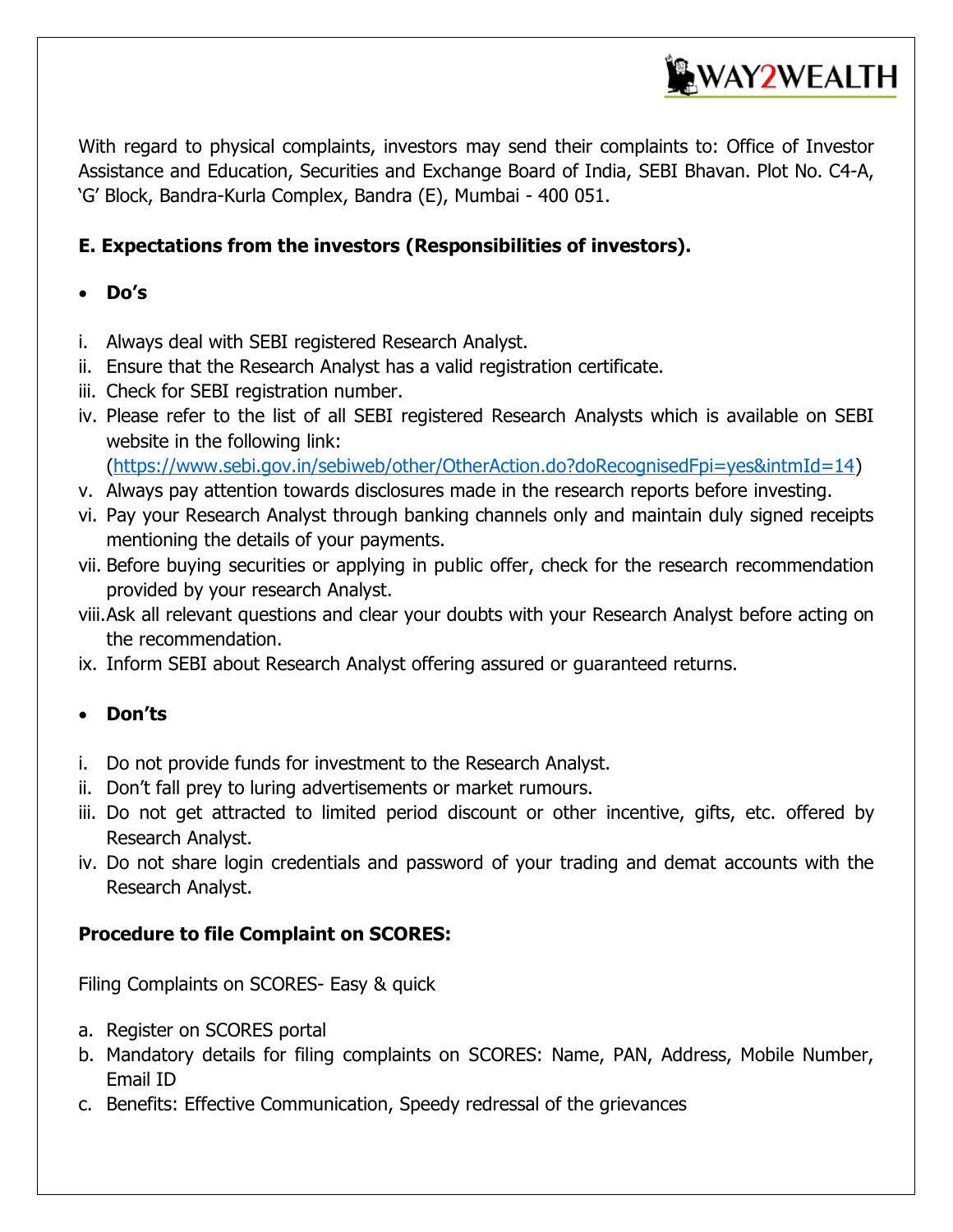

# **Data for every month ending (as on 31st May 2022)**

| Sr.<br><b>No</b> | <b>Received</b><br><b>From</b>              | <b>Carried</b><br>forward<br>from<br>previous<br>month | <b>Received</b><br>during<br>the<br>month | <b>Total</b><br><b>Pending</b> | <b>Resolved</b> | Pending at the<br>end of the month    |                                              | <b>Average</b><br><b>Resolution</b><br>time (in |
|------------------|---------------------------------------------|--------------------------------------------------------|-------------------------------------------|--------------------------------|-----------------|---------------------------------------|----------------------------------------------|-------------------------------------------------|
|                  |                                             |                                                        |                                           |                                |                 | <b>Pending</b><br>for $<$ 3<br>months | <b>Pending</b><br>for $> 3$<br><b>Months</b> | days)<br>(working<br>days)                      |
| 1                | <b>Directly</b><br>from<br><b>Investors</b> | 0                                                      | $\mathbf 0$                               | $\mathbf 0$                    | $\overline{0}$  | $\mathbf 0$                           | $\mathbf 0$                                  | <b>NIL</b>                                      |
| $\overline{2}$   | <b>SEBI</b><br>(SCORES)                     | $\mathbf 0$                                            | $\mathbf 0$                               | $\mathbf 0$                    | $\mathbf 0$     | $\mathbf 0$                           | $\mathbf 0$                                  | <b>NIL</b>                                      |
| 3                | Depositories                                | $\mathbf 0$                                            | $\mathbf 0$                               | $\mathbf 0$                    | $\overline{0}$  | $\mathbf{0}$                          | $\mathbf 0$                                  | NIL                                             |
| $\overline{4}$   | Other<br><b>Sources</b><br>(if any)         | 0                                                      | $\mathbf{0}$                              | $\mathbf{0}$                   | $\overline{0}$  | $\mathbf{0}$                          | $\mathbf 0$                                  | <b>NIL</b>                                      |
| 5                | Grand<br>Total                              | $\bf{0}$                                               | $\mathbf 0$                               | $\mathbf 0$                    | 0               | 0                                     | 0                                            | <b>NIL</b>                                      |

# **Trend of monthly disposal of complaints**

| <b>Month</b><br>Sr. No. |               | <b>Carried forward from</b><br>previous month | <b>Received</b> | <b>Resolved</b> | <b>Pending</b> |
|-------------------------|---------------|-----------------------------------------------|-----------------|-----------------|----------------|
| $\mathbf{1}$            | Jun-21        | $\overline{0}$                                | $\overline{0}$  | $\overline{0}$  | $\mathbf{0}$   |
| $\overline{2}$          | Jul-21        | $\overline{0}$                                | $\overline{0}$  | $\overline{0}$  | 0              |
| 3                       | Aug-21        | $\overline{0}$                                | $\overline{0}$  | $\overline{0}$  | $\mathbf 0$    |
| $\overline{4}$          | $Sep-21$      | 0                                             | $\overline{0}$  | $\overline{0}$  | $\Omega$       |
| 5                       | <b>Oct-21</b> | $\overline{0}$                                | $\overline{0}$  | $\overline{0}$  | $\overline{0}$ |
| 6                       | <b>Nov-21</b> | $\overline{0}$                                | $\overline{0}$  | $\overline{0}$  | $\Omega$       |
| $\overline{7}$          | $Dec-21$      | $\overline{0}$                                | $\overline{0}$  | $\overline{0}$  | $\overline{0}$ |
| 8                       | Jan-22        | $\overline{0}$                                | $\overline{0}$  | $\overline{0}$  | $\Omega$       |
| 9                       | Feb-22        | $\overline{0}$                                | $\overline{0}$  | $\overline{0}$  | $\Omega$       |
| 10                      | <b>Mar-22</b> | 0                                             | $\overline{0}$  | $\overline{0}$  | $\Omega$       |
| 11                      | Apr-22        | $\overline{0}$                                | $\overline{0}$  | $\overline{0}$  | $\mathbf{0}$   |
| 12                      | $May-22$      | 0                                             | $\overline{0}$  | $\mathbf{0}$    | 0              |
| <b>Grand Total</b>      |               | $\mathbf 0$                                   | $\mathbf 0$     | 0               | 0              |